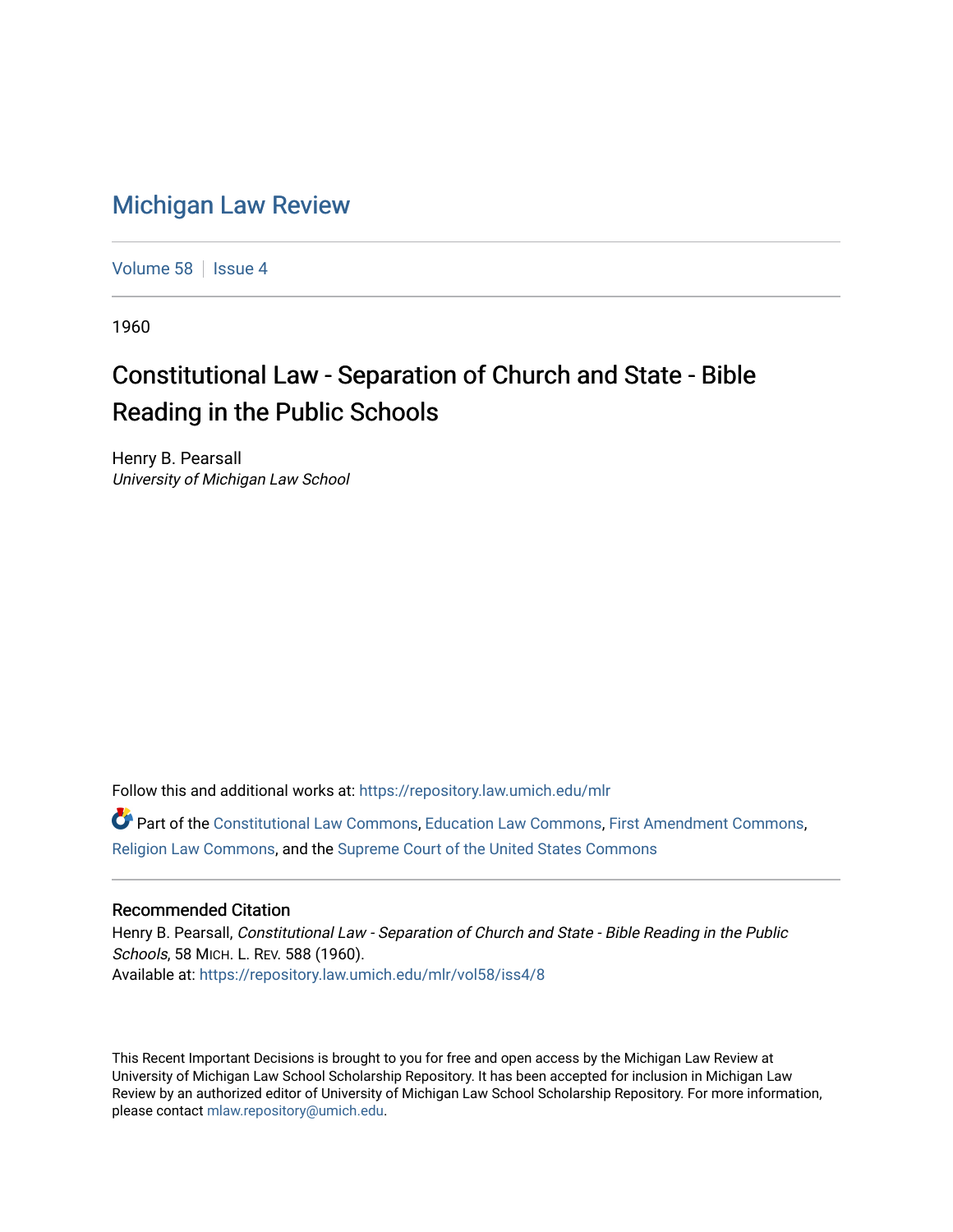CONSTITUTIONAL LAW-SEPARATION OF CHURCH AND STATE-BIBLE READ-ING IN THE PUBLIC SCHOOLS-Plaintiffs, as parents of children in the public school system,<sup>1</sup> sought to enjoin and have declared unconstitutional the practice of reading aloud to students each day ten verses of the Holy Bible<sup>2</sup> as required by a Pennsylvania statute.<sup>3</sup> The plaintiffs contended that this practice constituted an establishment of religion and a proliibition of the free exercise thereof and was therefore a violation of rights guaranteed by

1 The plaintiffs also appeared individually in their own right, and the court concluded that these rights were clearly interfered with. "If the faith of a child is developed inconsistently with the faith of the parent and contrary to the wishes of the parent, interference with the familial right of the parent to inculcate in the child the religion the parent desires, is clear beyond doubt." Principal case at 407.

<sup>2</sup>The reading from the Bible was always followed by a group recitation of the Lord's Prayer. Although at one point the opinion talks of the combination of Bible-reading and recitation of the Lord's Prayer as giving the morning exercise a religious aspect, the court actually states as separate issues and decides as separate conclusions of law:  $\overline{1}$ ) the reading of ten verses of the Holy Bible; (2) the reading of ten verses of the Holy Bible in conjunction with the practice of recitation in unison of the Lord's Prayer. Only the reading of the Bible was required by the statute which was held invalid. The use of the Lord's Prayer was a practice of the local school board.

<sup>3</sup>Pa. Stat. Ann. (Purdon, 1950) tit. 24, §15-1516. "At least ten verses from the Holy Bible shall be read, or caused to be read, without comment, at the opening of each public school on each school day, by the teacher in charge. . . ." The statute also provides that any teacher who shall fail to comply with this requirement shall be discharged.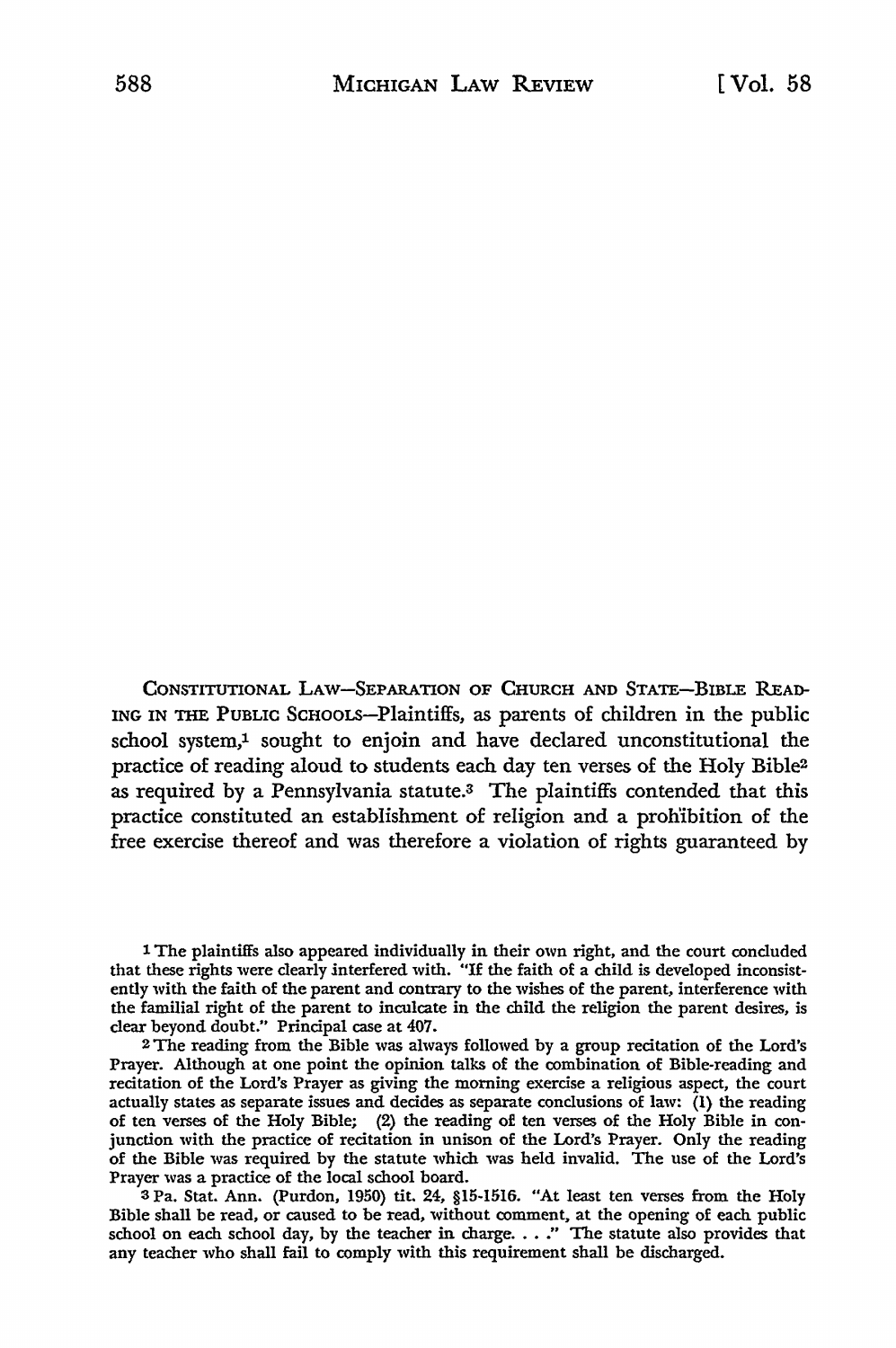the First Amendment to the United States Constitution.4 By a three-judge district court,<sup>5</sup> *held*, for plaintiffs. The statute violated the United States Constitution because the Bible is essentially a religious book and the compulsory practice of reading from it to students as part of "morning devotions" amounts to a promotion of religious instruction by the state.<sup>6</sup> *Schempp v. School District of Abington Township,* (E.D. Pa. 1959) 177 F. Supp. 398.

In the area of public education the line between church and state has proved insusceptible of any clear delineation, primarily because the question lends itself more to personal feelings than to strictly defined rules of law.7 Since the First Amendment has been made applicable to action by the states,8 the clause of that amendment which protects the free exercise o£ religion has been defined with some degree of clarity by the federal courts.9 But the second of the amendment's twin limitations, the clause prohibiting the establishment of religion, has caused more variation in feeling and interpretation by the courts. Finding an establishment of religion by the state, the Supreme Court in *McCollum v. Board of Education10*  held invalid a program of released-time for religious instruction in the public schools. The Court accepted as a starting point the near-absolute separation language of *Everson v. Board of Education:11* "Neither a state nor the Federal Government can set up a church. Neither can pass laws which aid one religion, aid all religions, or prefer one over another."<sup>12</sup> From that premise it was easy to classify the religious education program as unconstitutional on two grounds: it was a use of tax-supported property for religious purposes, and it was a use of the state school system to aid religion. Then,

<sup>4</sup>U.S. CoNsr., Amend. I: "Congress shall make no law respecting an establishment of religion, or prohibiting the free exercise thereof.  $\ldots$ ."

<sup>5</sup> The suit was brought under 28 U.S.C. (1958) §§1343, 2281, and was heard by a three-judge court pursuant to 28 U.S.C. (1958) §2284. Any application for an injunction restraining the enforcement of a state statute on grounds of unconstitutionality must be heard by a district court of three judges.

<sup>6</sup>If the case comes before the Supreme Court for review, it may apply the doctrine of abstention and vacate the judgment until the Pennsylvania Supreme Court interprets the statute. The three-judge court concluded that this doctrine did not apply in this case because the state statute was clear and did not lend itself to varying interpretations. See County of Allegheny v. Frank Mashuda Co., 360 U.S. 185 (1959); Harrison v. NAACP, 360 U.S. 167 (1959); Louisiana Power&: Light Co. v. City of Thibodaux, 360 U.S. 25 (1959). See, generally, note, 108 UNiv. PA. L. REv. 226 (1959).

<sup>7</sup> See, generally, KAUPER, FRONTIERS OF CONSTITUTIONAL LAW, c. III (1956); JOHNSON, SEPARATION OF CHURCH AND STATE (1948).

s Everson v. Board of Education, 330 U.S. 1 (1947); Cantwell v. Connecticut, 310 U.S. 296 (1940). These were the first cases to recognize explicitly that the states were limited by the First Amendment through the Fourteenth Amendment although this had been suggested in earlier cases. See Pierce v. Society of Sisters, 268 U.S. 510 (1925); Meyer v. Nebraska, 262 U.S. 390 (1923).

9 Most of these cases involve Jehovah's Witnesses. E.g., Cantwell v. Connecticut, note 8 supra; West Virginia State Board of Education v. Barnette, 319 U.S. 624 (1943).

10 333 U.S. 203 (1948). 11 330 U.S. l (1947). 121d. at 15.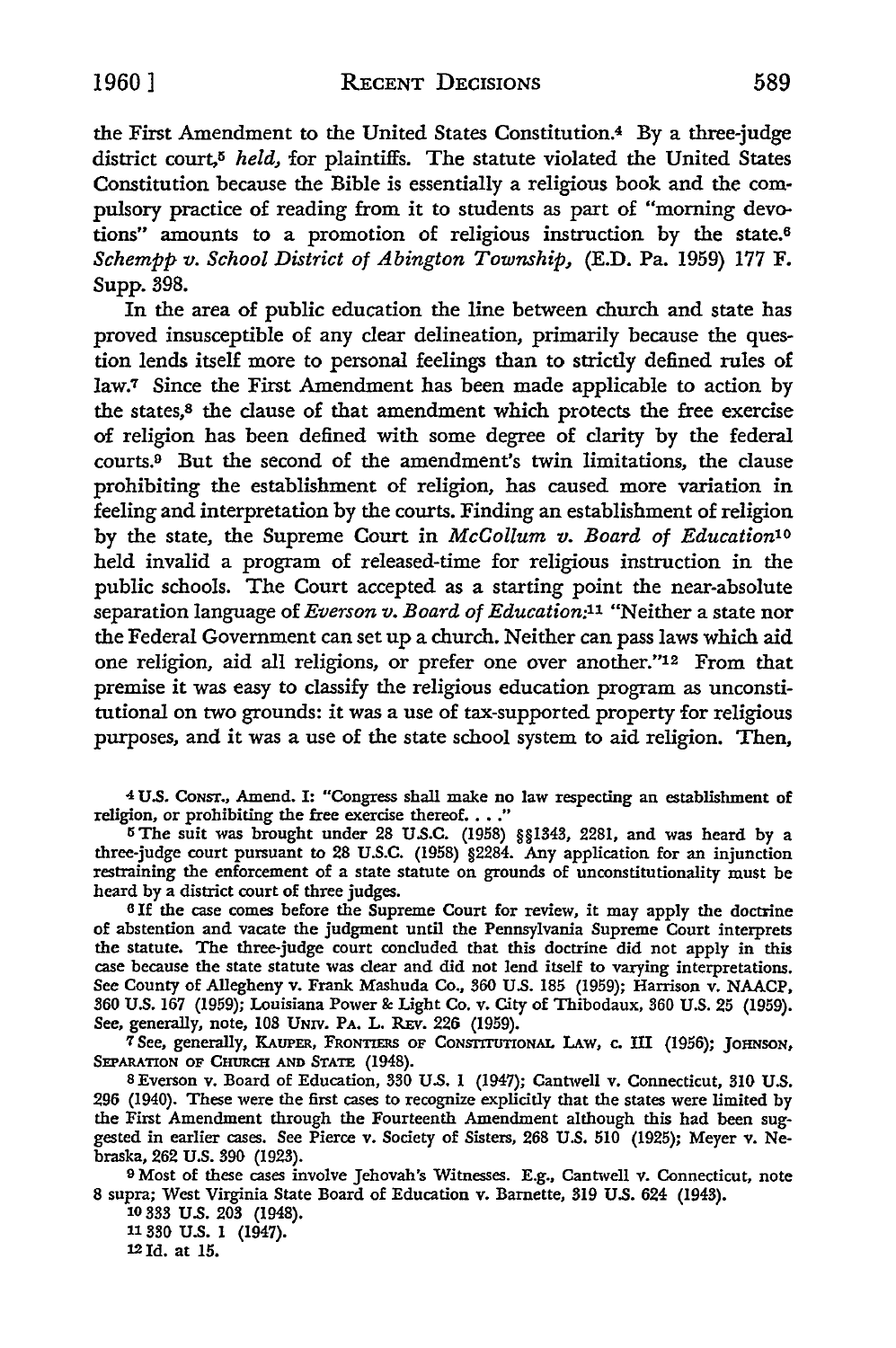only four years later in *Zorach v. Clauson,13* the Court held valid a similar released-time program, the only difference being that the students in *Zorach*  were released from school early to attend the religious instruction elsewhere. Although the fact that no tax-supported property was used in *Zorach* afforded one ground for distinguishing it from *McCollum,* the two cases differ essentially in their attitude and approach to the problem. The Court in *Mccollum* sought to make the doctrine of separation a high and impregnable wall between church and state.14 In comparison, the *Zorach*  case recognized that separation was necessary but said this doctrine did not require the government to be indifferent to religion, nor not to recognize the needs of the people, as long as no preference was shown.15 The problem presented in the principal case differs from those released-time cases because the school board does not make the initial admission that Bible reading is religious in character. But once this question is resolved, the problems become similar. While a number of state courts have faced the question of Bible reading in public schools,16 the instant case is the first federal court decision on the point.17 It is contrary to most state court decisions,1s although it is important to note that most of these older decisions came at a time when the First Amendment was not thought to operate as a limitation on the states. The case takes on additional significance because it uses a rationale basically different from that relied upon by the majority of the decisions with which it is in accord.19 In prior Bible-reading cases unconstitutionality has been equated with sectarianism,20 which in general terms has meant the teaching of a particular sect's doctrines in preference to others.21 Thus it is that cases contain extended discussions of differences

13 343 U.S. 306 (1952).

14 333 U.S. 203 at 211 (1948).

15 343 U.S. 306 at 314 (1952).

16 See 45 A.L.R. (2d) 742 (1956), where the leading cases are abstracted and discussed. 17 The issue was presented to the Supreme Court of the United States in Doremus v. Board of Education, 5 N.J. 435, 75 A. (2d) 880 (1950), app. dismissed 342 U.S. 429 (1952), but the appeal was dismissed because the plaintiffs were no longer proper parties in interest, since at the time of the appeal they had no children in the public schools.

18 See 45 **A.L.R.** (2d) 742 (1956); Cushman, "The Holy Bible and the Public Schools," 40 CoRN. L.Q. 475 (1955). It should be noted, however, that many of the decisions upholding Bible-reading involved only challenges under state constitutions, since these cases were decided before the non-establishment clause of the First Amendment was held applicable **to** state action in Everson v. Board of Education, note 11 supra.

19 E.g., State ex rel. Finger v. Weedman, 55 S.D. 343, 226 N.W. 348 (1929); Herold v. Parish Board, 136 La. 1034, 68 S. 116 (1915); State v. Scheve, 65 Neb. 853, 91 N.W. 846 (1902); State ex rel. Weiss v. District Board, 76 Wis. 177, 44 N.W. 967 (1890).

20 See, generally, Cushman, "The Holy Bible and the Public Schools,'' 40 CoRN. L.Q. 475 (1955); note, 55 MICH. L. REv. 715 (1957). The use of "sectarianism" as the controlling test is to some extent attributable to the express language of the state constitutions or statutes under which given cases were decided. See, e.g., People ex rel. Vollmar v. Stanley, 81 Colo. 276, 255 P. 610 (1927); Hackett v. Brooksville Graded School Dist., 120 Ky. 608, 87 s.w. 792 (1905).

21 See the authorities cited in Cushman, "The Holy Bible and the Public Schools,'' 40 CoRN. L.Q. 475 at 479 (1955). Some courts went to the point of defining sectarianism, and therefore unconstitutionality, as the teaching of the peculiar tenets of a particular Christian religion. E.g., Wilkerson v. City of Rome, 152 Ga. 762, 110 S.E. 895 (1921).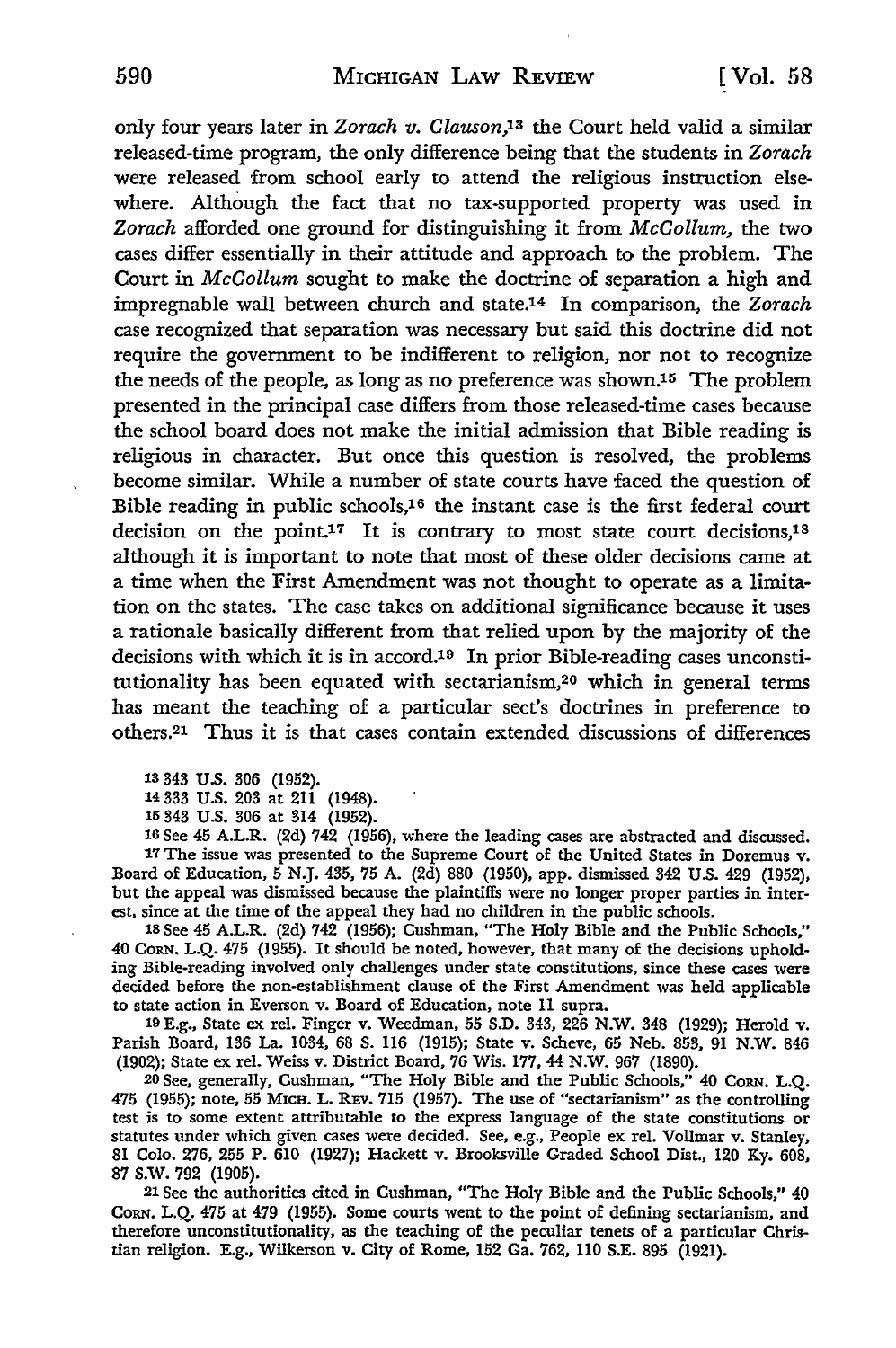· between particular versions of the Bible.22 Also, a number of otherwise sectarian procedures were occasionally upheld by finding attendance noncompulsory.<sup>23</sup> The court in the principal case dismisses these factors<sup>24</sup> and looks directly to the question of Bible reading per se.<sup>25</sup> The crucial issue to the court is not whether Bible reading is sectarian in the traditional sense, but simply whether it is religious. Since the Bible is premised upon the recognition of God, the court finds it is primarily a religious work. And the reading of the Bible as an opening class exercise is making use of the Bible in a religious context. The court was careful to point out that it condemned only the practice defined in the statute, and that the use of the Bible in a non-religious context, as in the study of history, music, art, literature or even religion, is not subject to the same disapproval.

It may be argued that the court is still thinking in sectarian terms. First, the Bible is not accepted as authority by all religions, so that its mere use indicates the preference of one religion over another. Or the court may fear that public facilities and funds were being used in a manner favoring those recognizing God over those not doing so.26 An analysis of this type, although cast in broader terms than that which pervades the earlier state cases, is still sectarian in the sense that it is concerned with whether preference was shown one mode of religious thought. However, the court's language indicates that what it disapproves is not governmental preference for one religious group over another but the mere fact of government participation in religious matters. This is an application of the strong separation thinking of the *McCollum decision,21* an approach not taken in prior Biblereading cases. Because the use of the First Amendment as a limit on state action came after most state decisions on the question, some re-examination of those cases may be necessary. It seems unlikely that any different results

22 People ex rel. Vollmar v. Stanley, note 20 supra; Herold v. Parish Board, note 19 supra. Cf. Tudor v. Board of Education, 14 N.J. 31, 100 A. (2d) 857 (1953).

23 E.g., Spiller v. Woburn, 94 Mass. (12 Allen) 127 (1866). See People ex rel. Stanley v. Vollmar, note 20 supra, at 283. Cf. State ex rel. Finger v. Weedman, note 19 supra.

<sup>24</sup>The court found the version of the Bible used immaterial. Principal case at 406. The lack of direct legal compulsion was not decisive, since the teachers were compelled to comply with the statute and since the ". . . mandatory requirement of school attendance puts the children in the path of compulsion.'' Ibid. This same type of analysis is employed in Herold v. Parish Board, note 19 supra; State ex rel. Weiss v. District Board, note 19 supra.

25 The court's language at 405 suggests traditional sectarian analysis: "Inasmuch as the 'Holy Bible' *is* a Christian document, the practice aids and prefers the Christian religion.'' But the opinion at 406 indicates this was not the real basis of the decision. "The evidence . adduced by Abington Township that several versions of the Bible and also the Jewish Holy Scriptures have been used proves only that the religion which is established is either sectless or is all-embracing, or that different religions are established equally. But none of these conditions, assuming them to exist, purges the use of the Bible as prescribed by the statute of its constitutional infirmities."

26 These arguments are used in People ex rel. Ring v. Board of Education, 245 ru. 334 at 346, 92 N.E. 251 (1910), which has been interpreted as equating sectarianism with religion. See note, 9 VAND. L. REv. 84 (1956).

27 It is interesting to note that the Zorach decision is cited only once in the principal case. And this is with regard to plaintiff's standing to sue. Principal case at 403.